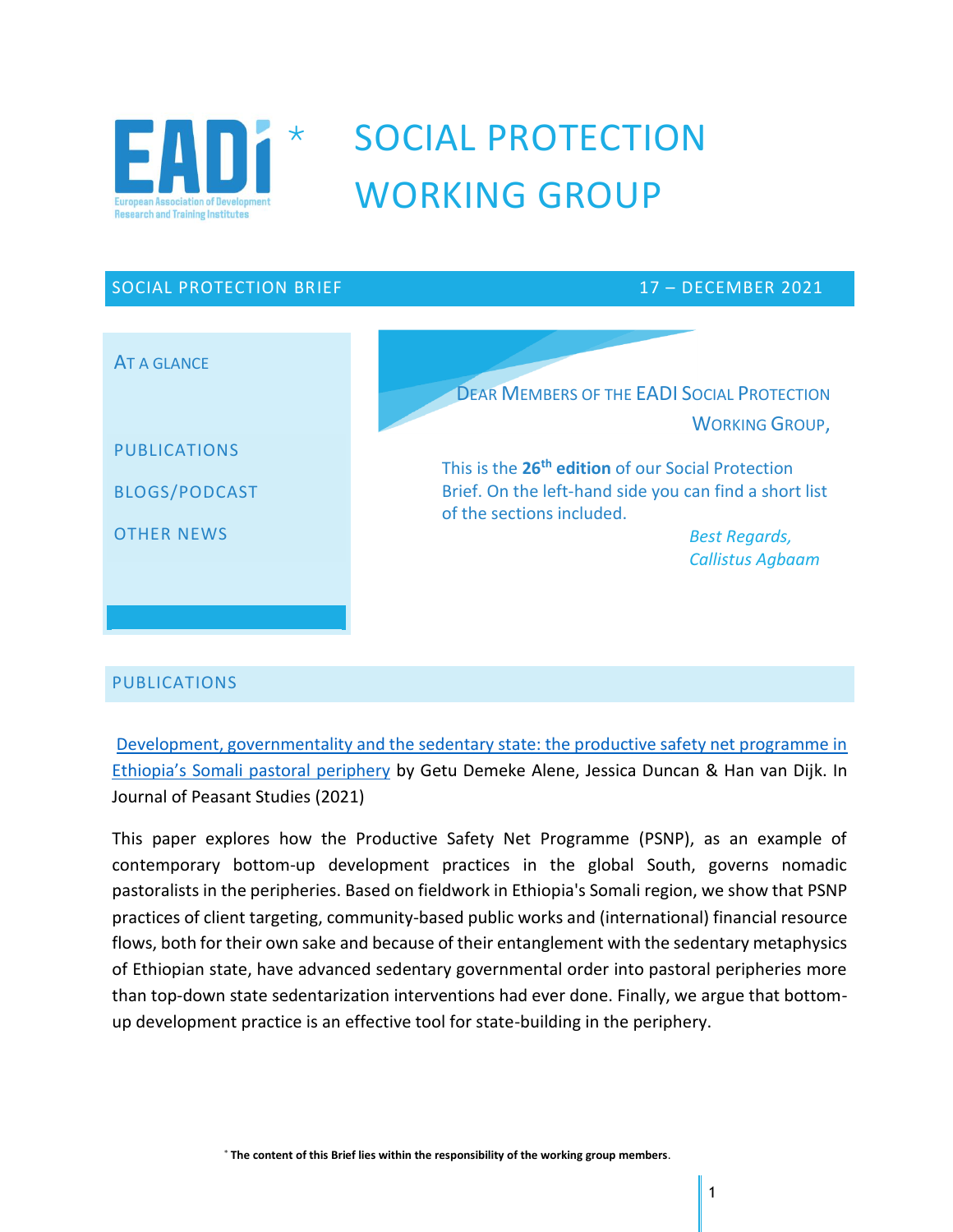#### Handbook on Social Protection Systems by Esther Schüring and Markus Loewe (Eds.) (2021).



Global Free Access e-book.

This exciting and innovative Handbook provides readers with a comprehensive and globally relevant overview of the instruments, actors and design features of social protection systems, as well as their application and impacts in practice. It is the first book that centres around system building globally, a theme that has gained political importance yet has received relatively little attention in academia. Combining academic discussion with cases from the Global South and North, this Handbook offers practical recommendations on how greater harmonization across social protection policies, programmes and delivery mechanisms can be

achieved. It also highlights the importance of linkages to other policy fields and issues such as taxation, humanitarian aid and livelihood approaches. Overall, the chapters argue that a systems approach is needed to respond to the individual needs of different groups in society and to face future challenges from demographic change, globalization, automation, climate change and pandemics.

Targeting a broad audience, the Handbook on Social Protection Systems bridges the divide in academic debate around social protection in the Global South and North. It will be an invaluable resource for academics, students and practitioners.

Crisis and Disaster Prevention through a Global Fund for Social Protection by Markus Kalternborn and Nicola Wiebe. In World Risk Report 2021.

Pandemics, extreme natural events, violent conflicts, and economic upheavals lead to disasters wherever they encounter high vulnerability. Both in normal times as well as in crisis situations, social protection systems make it possible to guarantee basic human rights and to cope with the negative effects of crises. However, access to rights-based social protection systems has so far only been a reality for a minority of the world's population. This is particularly due to the considerable funding gaps in some countries of the Global South. A Global Fund for Social Protection can help to ensure basic protection in countries that are not yet able to provide this level of protection financially. Moreover, in crisis situations the fund could help countries that are dependent on international support due to short-term financial constraints. Social protection is a reasonable investment in many respects, not least with regard to global disaster prevention.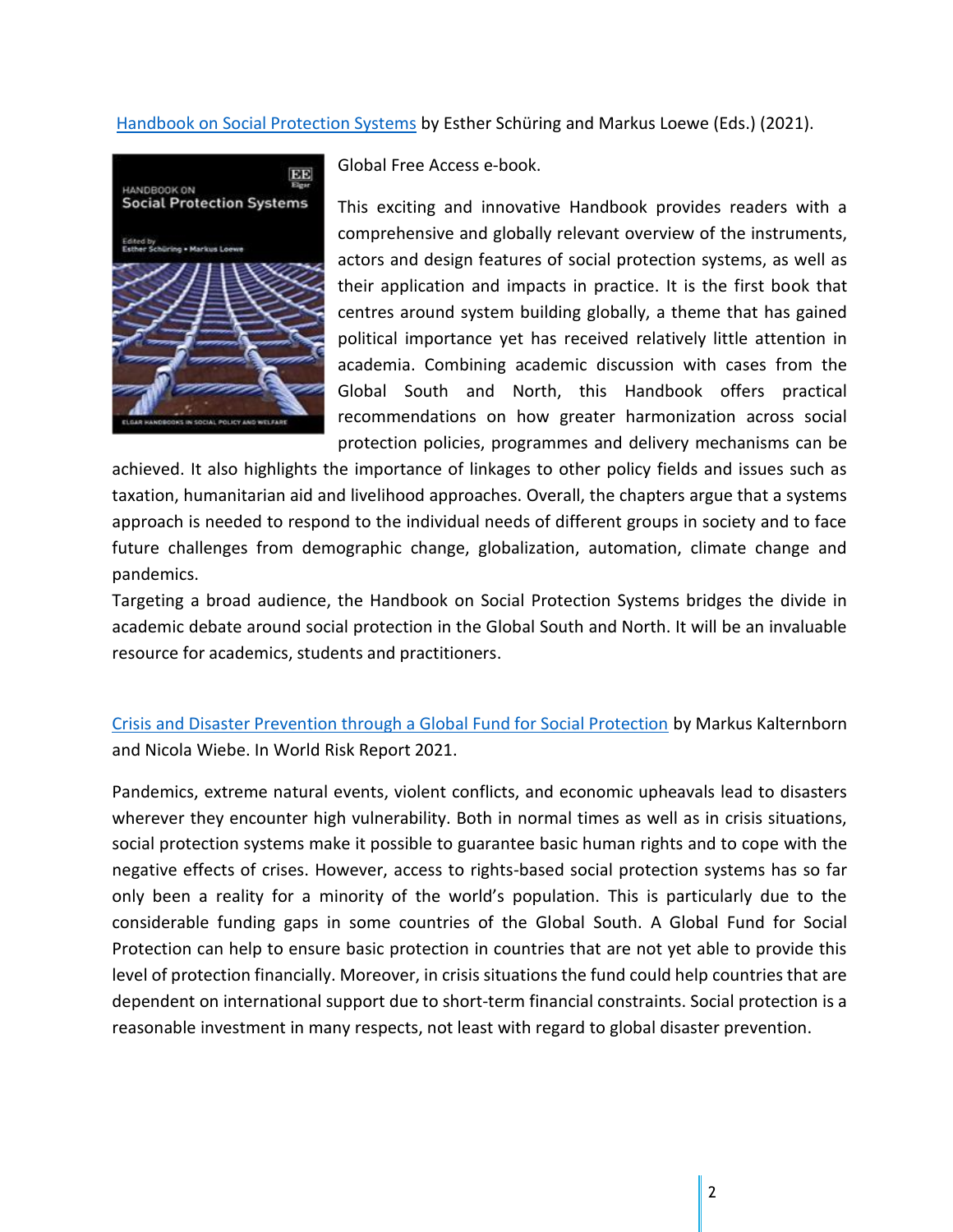Social protection and inequality in the global South: Politics, actors and institutions by Katja Hujo. In Critical Social Policy (2021).

In this themed section, we explore the links between contemporary social protection approaches and inequality in developing countries, focusing on political economy drivers and the role of actors and institutions in recent reform and implementation processes. This introduction article establishes some common ground by introducing context, concepts and questions. Reducing inequality is identified as a key condition for achieving inclusive and sustainable development as aspired in the Sustainable Development Goals governments committed to in 2015. The introduction situates the three articles in this issue, two studies of pro-poor cash transfers in the Philippines and Kenya, and an analysis of the new national minimum wage policy in South Africa, in a context of contested globalisation, increasing inequality and the social turn, a come-back of social policy as a key development instrument. After identifying the limitations and opportunities of this social turn, the article discusses the three social protection reforms and their impact on equality and social change in the different country contexts through a lens of contestation, institutions and transformative change.

The politics of implementation: The role of traditional authorities in delivering social policies to poor people in Kenya by Barbara Rohregger, Katja Bender, Bethuel Kinyanjui Kinuthia, Esther Schüring, Grace Ikua, Nicky Pouw . In Critical Social Policy (2021).

The article contributes to understanding the political economy of implementation of social protection programmes at local level. Current debates are dominated by technocratic arguments, emphasizing the lack of financial resources, technology or skills as major barriers for effective implementation. Describing how chiefs, assistant-chiefs and community elders are routinely at the centre stage of core implementation processes, including targeting, enrolment, delivery, monitoring, awareness and information, data collection or grievance and redress, this study on Kenya argues for the need to look more closely into the local political economy as an important mediating arena for implementing social policies. Implementation is heavily contingent upon the local social, political and institutional context that influences and shapes its outcomes. These processes are ambivalent involving multiple forms of interactions between 'formal' and 'informal' institutional structures, which may support initial policy objectives or induce policy outcomes substantially diverging from intended policy objectives.

Social protection in the ASEAN-10: challenges in a diverse region. Expert note on social protection by Gabriele Koehler, prepared for the ASEAN Development Outlook 2020.

In this expert note, Gabriele Koehler argues that the highly diverse nature of countries in the ASEAN region is relevant to contextualise the region's social protection commitment, effort and performance, and assess prospects for progress on an agenda regarding social protection that is conceptualised as a right, situated in and delivered by a democratically-agreed social contract.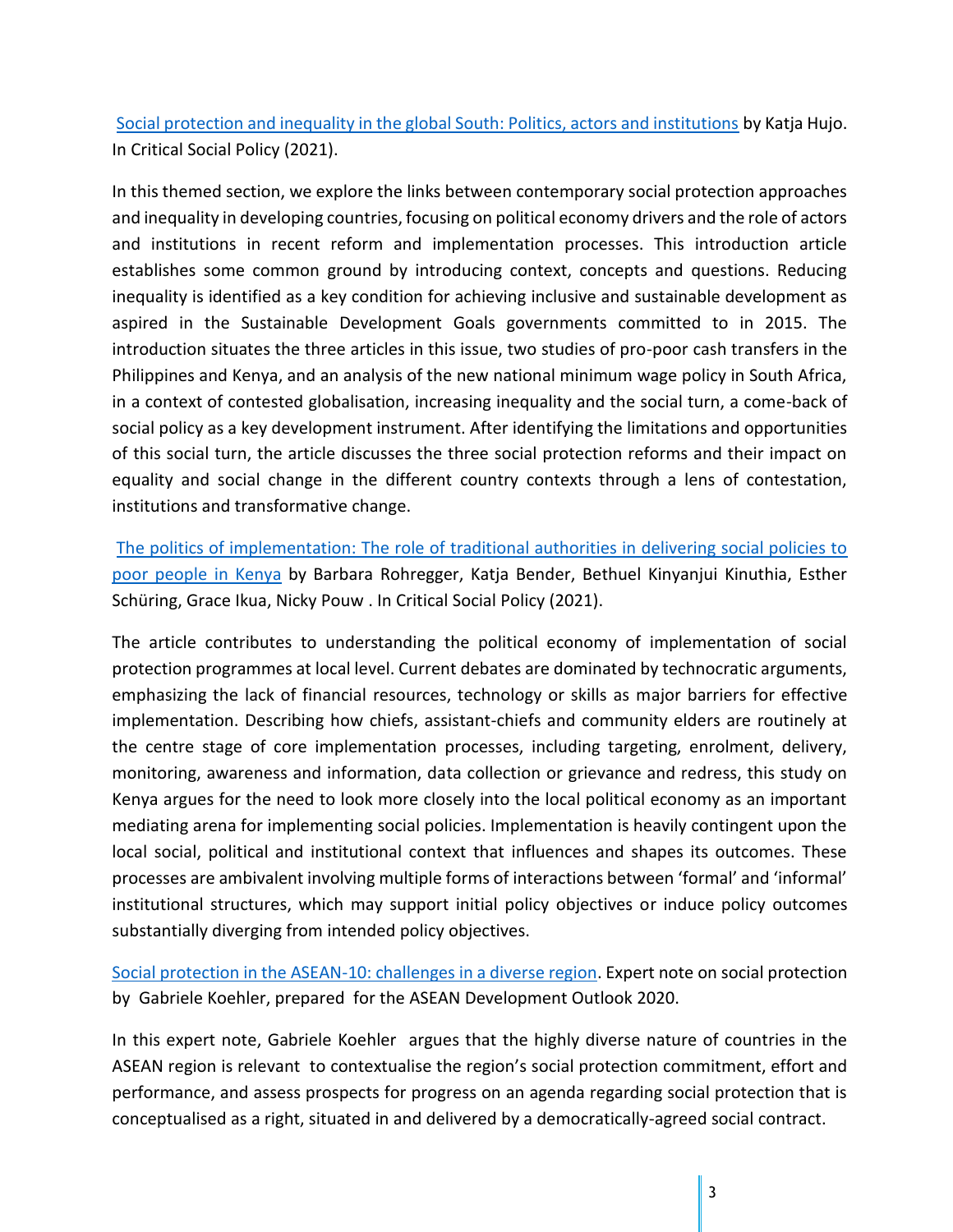"Those who eat from one pot": Constructing household as a social category in a cash transfer programme in Ghana by Puorideme, Denis., & Christensen, Ivan Lind. In Journal of International Development (2021).

Social categorisation is situated at the core of any modern attempt to govern or intervene in the social world. This paper investigates the construction of the concept of household in Ghana's official social statistics and its implications when implemented in the internationally co-organised cash transfer programme, the Livelihood Empowerment Against Poverty (LEAP) programme. The study is based on various literature, conceptual analysis and interviews with key stakeholders, including the LEAP programme authorities and focal persons in a local community. The findings indicate discrepancies between the category of household and the cultural setting it is meant to represent in the Ghanaian context.

Targeting versus social protection in cash transfers in the Philippines: Reassessing a celebrated case of social protection by Emma Lynn Dadap-Cantal, Andrew M. Fischer, Charmaine G. Ramos. In Critical Social Policy (2021).

This article provides a corrective to the dominant celebratory narrative about the conditional cash transfer programme in the Philippines, the Pantawid, and its associated social registry, the Listahanan. Based on extensive documentary analysis and fieldwork in the Philippines in 2017 and 2018, we argue that the targeting system has in fact been unable to function according to its primary purpose of identifying the poor and providing them social protection, despite being celebrated precisely for this purpose. This has been partly – but not only – due to the increasingly obsolescent data of the registry, which the political system has been incapable of correcting, leading to stasis at a fairly low level of coverage, at a peak of about 19 percent of national households in 2014 and since subsiding to about 17 percent by 2020, with transfer amounts at a fraction of the food poverty line. This dysfunction has resulted in a quasi-permanent group of cash payment recipients, with little or no reflection of evolving poverty profiles. This revised reading of the Pantawid and Listahanan, in what might be considered as a strong case to examine social protection performance, brings us back to the perennial problems associated with poverty targeting in even best-case social protection programmes promoted by international donors and organisations.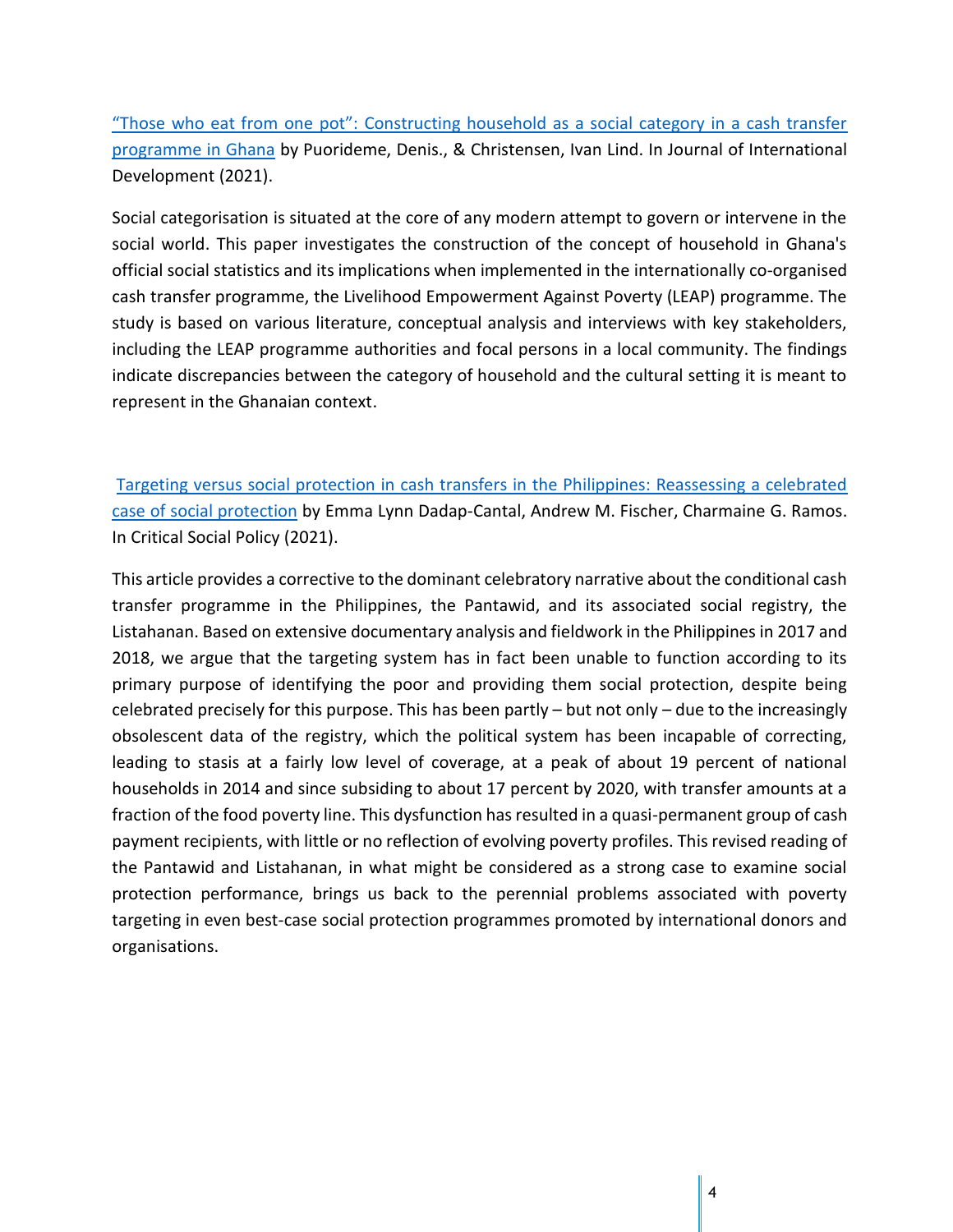Inequality in the South African labour market: the political economy of the national minimum wage by David Francis and Imraan Valodia. In Critical Social Policy (2021).

In 2019, South Africa implemented a national minimum wage (NMW) for the first time. This is an important intervention, given that the South African labour market continues to generate some of the highest levels of income and wealth inequality in the world. The minimum wage is intended as a structural intervention to transform the labour market by setting a wage floor, while highlighting larger issues that continue to reproduce inequality in the labour market. The process raises interesting questions about the role of social dialogue in the policy making process, especially at a time when the roles of experts and evidence are contested in political economy. This article reviews the national minimum wage process from two angles: assessing the economic evidence and examining the political economy of minimum wages in South Africa. We take this approach in order to better understand the roles of evidence and politics in the policy making process. While both processes were contested, important differences emerge from the analysis: the economic lens highlights the intersection of evidence and ideology, while a political economy review identifies important lines of contestation in the policy making process itself. The national minimum wage process shows that institutionalised social dialogue continues to be a central part of the policy making process, but that it cannot be taken for granted: the particular configuration of the social dialogue process and the roles assigned to each player matter.

Social Policy Development and Its Obstacles: An Analysis of the South Asian Welfare Geography During and After the 'Social Turn' by Gabriele Koehler, Stefan Kühner, Daniel Neff. In Handbook of Development Policy, H. Zafarullah and A. S. Huque (Eds.) (2021).

This chapter provides an overview of social policy developments in five South Asian countries, Bangladesh, India, Nepal, Pakistan, and Sri Lanka, from a comparative policy perspective. It sets out by briefly summarising innovations in the key areas of social policy during the regional 'social turn' after the year 2005. A subsequent summary of social policy inputs and related human development outcomes suggests that although the region has experienced considerable policy diffusion, differences within the emerging welfare geography and critical gaps in social provision persist. We close with a discussion of the current social politics roughly since the mid-2010s, which has resulted in a rolling back of the previous social rights discourse. Given regional disparities and increasing inequality as well as South Asia's susceptibility to the consequences of man-made and natural disasters, more rather than less fiscal space will be needed to nurture a trajectory towards more promotive and transformative welfare futures across South Asia. Most crucially, it requires civil liberties to tackle the existing power relations.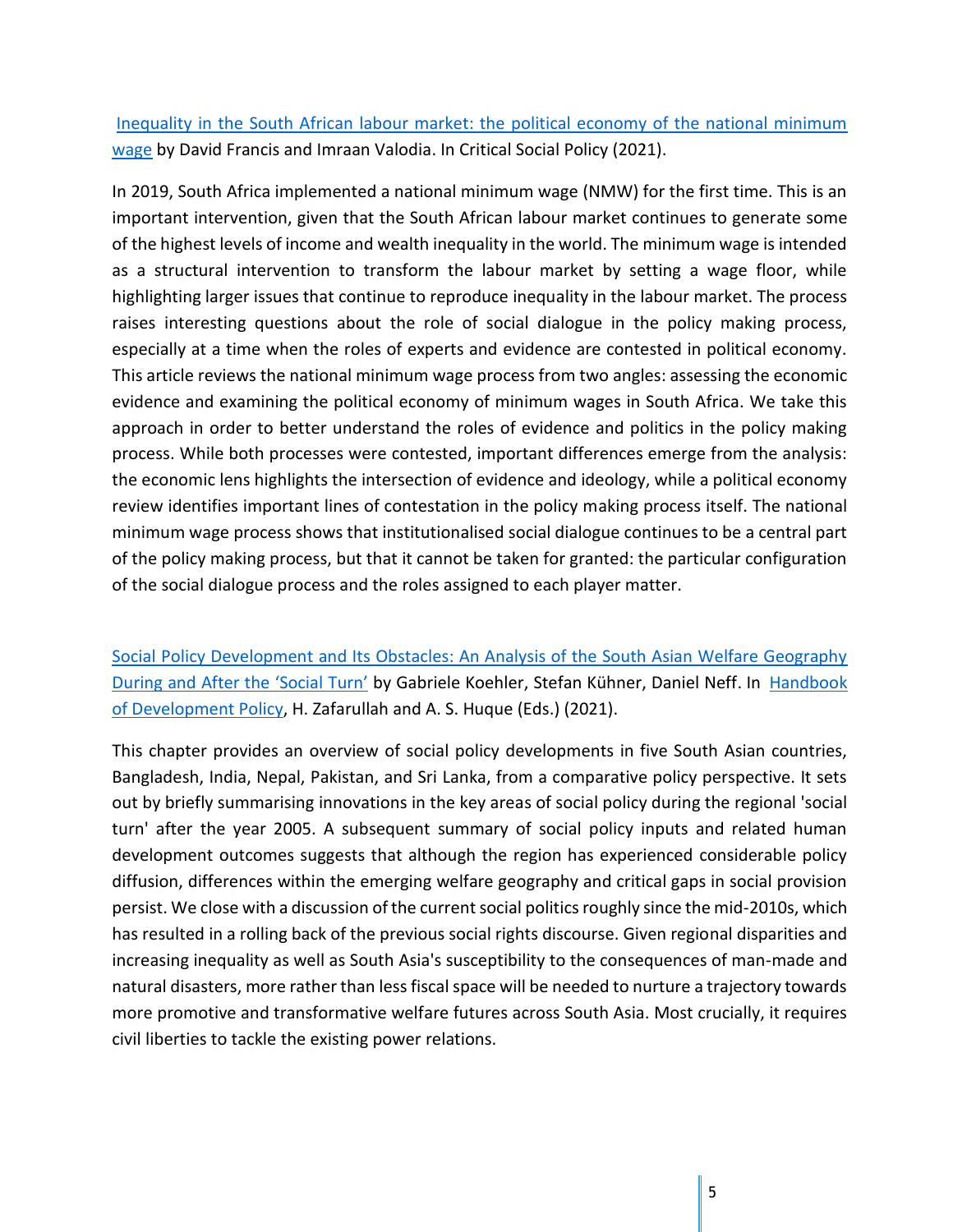# BLOGS/PODCAST

- Podcast episode with UN Special Rapporteur on Extreme Poverty and Human Rights Olivier de Schutter, discussing need for social protection, including Global Fund for Social Protection and basic income for young people: https://povertyunpacked.org/2021/11/14/episode-21-a-fair-chance-in-life-for-everyone-un-specialrapporteur-olivier-de-schutter/
- Blog post about social protection intervention in Bangladesh and its innovative relational 'plus' component to tackle causes of worst forms of child labour: https://clarissa.global/how-can-we-tackle-the-causes-not-the-symptoms-ofharmful-child-labour/
- Blog post on social assistance for climate resilience: https://www.ids.ac.uk/opinions/cop26 lets-talk-about-social-assistance-in-protracted-crises/

# OTHER NEWS

• Global Research and Action Network for a New Eco-Social Contract

UNRISD, in partnership with the Green Economy Coalition (GEC), launched this major new activity on 10 November in Bonn, Germany, for which an Issue Brief summarizes the main conceptual background. The Network will explore the promise of a new eco-social contract as a way of responding to pressing social and ecological challenges. It is a space for dialogue, debate, co-construction and action around the meaning of a new eco-social contract; good practices for its design; and mechanisms for its application.

Research, practice, advocacy and policy decision-making communities working for social, climate and environmental justice are invited to join in this endeavour. See the Project Brief, and the link to the Network webpage for more details on how to join. Feel free to share this information with other colleagues who may be interested in joining.

• The People's Global Summit. Co-building a New Eco-Social World: Leaving No One Behind

Taking place on 29 June to 2 July 2022, the People's Global Summit is for everyone. It provides a space for individuals, groups, experts to advance their ideas in a conversation on the creation of globally shared values for a new eco-social world. All contributions will shape the Global Values Declaration for a new eco-social world that will be delivered to the United Nations High-Level Political Forum in July 2022 and will create a catalyst for further global action.